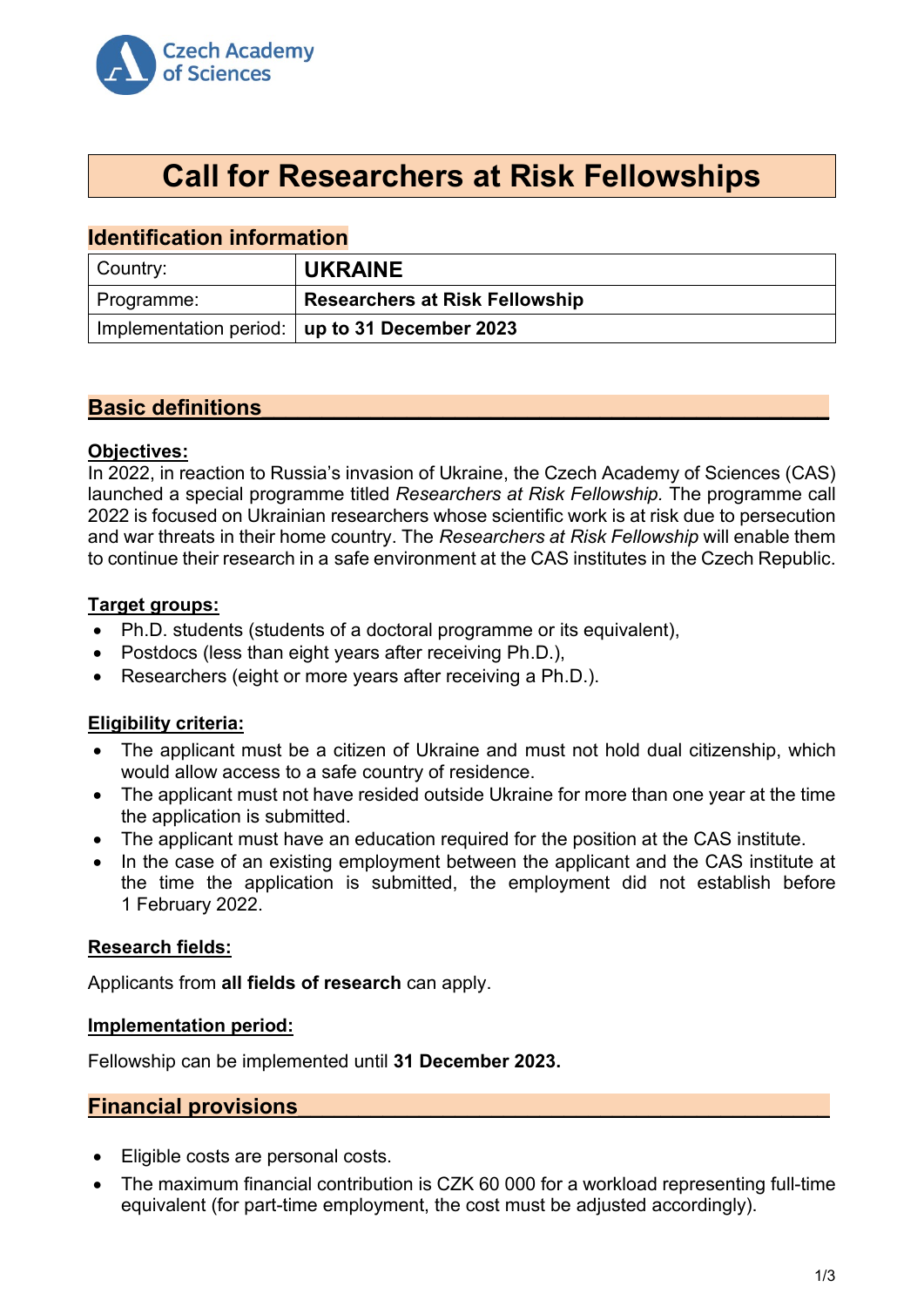

- The applicant must be employed at the CAS institute for the entire period of the grant provision.
- A successful application shall be funded based on the [respective](https://www.avcr.cz/cs/veda-a-vyzkum/podpora-vyzkumu/aktualni-vyzvy-av-cr/) grant that shall be provided to the CAS institute.

# **Application form submission\_\_\_\_\_\_\_\_\_\_\_\_\_\_\_\_\_\_\_\_\_\_\_\_\_\_\_\_\_\_\_\_\_\_\_\_\_**

The application form is available on the CAS website in the International Affairs section under the following link in ENG: Call for "Researchers at Risk Fellowship" Ukraine -[Akademie věd České republiky \(avcr.cz\)](https://www.avcr.cz/en/academic-public/international-affairs/news/Call-for-Researchers-at-Risk-Fellowship_Ukraine/) and in CZ: [Call for "Researchers at Risk](https://www.avcr.cz/cs/veda-a-vyzkum/mezinarodni-vztahy/aktuality/Call-for-Researchers-at-Risk-Fellowship_Ukrajina/)  Fellowship"\_Ukrajina - [Akademie věd České republiky \(avcr.cz\)](https://www.avcr.cz/cs/veda-a-vyzkum/mezinarodni-vztahy/aktuality/Call-for-Researchers-at-Risk-Fellowship_Ukrajina/) or on [the AV CR Intranet.](Podpora%20mezinárodní%20spolupráce%20v%20AV%20ČR%20(avcr.cz))

The application form must be submitted by the director of the CAS institute, where the applicant shall be employed. The application is to be submitted electronically in both PDF and Word format (for administrative purposes) to the email address [rihova@kav.cas.cz](mailto:rihova@kav.cas.cz) (Ms Markéta Říhová, the Division of International Cooperation, CAS Head Office). Proposals submitted differently may be rejected on formal grounds.

# **The application form includes:**

- A description of the threat the applicant is facing in his/her home country.
- A description of the applicant's proposed research project/activities at the CAS institute.
- CV of the applicant, including previous publications and the most important research results achieved.
- Statutory declaration of the CAS institute declaring that:
	- $\circ$  the applicant is a citizen of Ukraine and does not hold dual citizenship, which would allow access to a safe country of residence,
	- $\circ$  the applicant has not resided outside Ukraine for more than one year at the time the application is submitted,
	- $\circ$  the applicant has an education required for the position at the CAS institute.

By submitting the project proposal, the applicant:

- agrees to the processing of personal data pursuant to the relevant Czech legislation,
- declares that the information he/she stated is accurate, true and complete and that he/she is aware that otherwise there may be legal consequences.